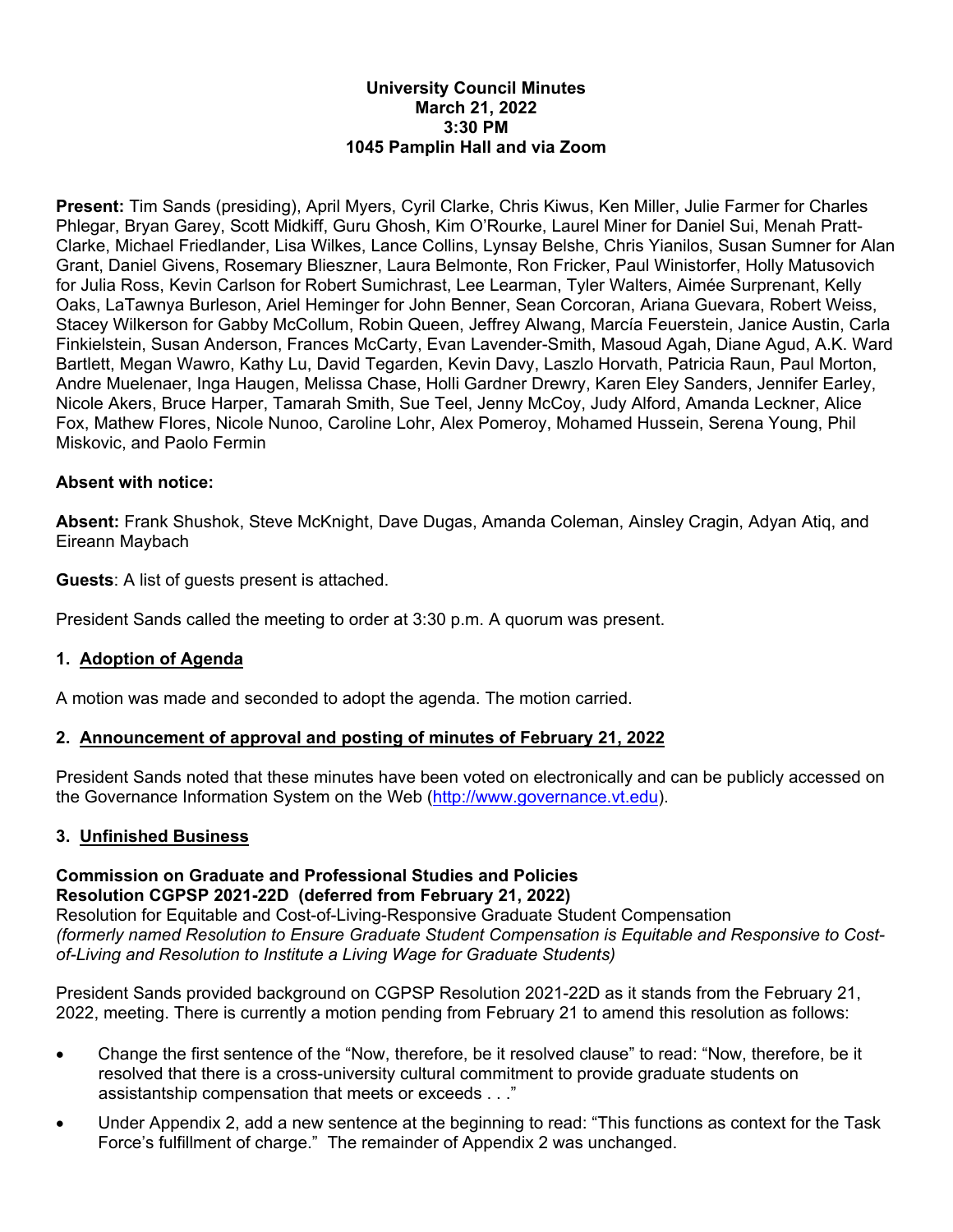This amendment still stands because the resolution was deferred at the February 21 meeting and no action was taken on the motion to amend. A second proposed amendment has been circulated and a motion for its adoption will be made after the existing motion to amend is dispensed with. Therefore, a vote is needed on the pending amendment before the second amendment can be considered. A vote was taken on the pending amendment (from February 21), and the amendment failed.

Marcía Feuerstein then made a motion to adopt the second amendment to the resolution (which was distributed to members on March 16, 2022). The motion to adopt this second amendment was seconded, and the motion was approved.

To recap the status of the resolution:

- On February 21, a motion was made and seconded to approve the resolution as presented on that date.
- During the debate on February 21, a motion was made and seconded to adopt the first amendment introduced.
- At that point, on February 21, a deferral request was made and upheld, so there was no vote on the resolution or the first amendment on that date, and they carried forward to the March 22 meeting.
- On March 22, the vote was conducted on the first amendment (carried forward from February 21), and the amendment failed. At that point, the original resolution from February 21 was still pending and debate was still open.
- Then, on March 22, a motion to adopt the second amendment was made, seconded, and passed.
- At this point, debate/comment on the resolution as it has been amended (second amendment) is open (before a vote is taken on the amended resolution itself).

Alice Fox provided an update on the revisions made to the resolution as a result of the amendment that was adopted. The language of the resolution has been updated to accommodate concerns raised by various groups that were preventing the approval of the original resolution. Specifically, budgetary commitments and language requiring that graduate students comprise 51 percent of the task force have been removed.

A comment was made that the feedback received from the Faculty, Staff, and AP Faculty Senates should be considered as this resolution is being voted on.

Provost Clarke expressed his appreciation for the leadership of the graduate students and the collaborative work that has been done. The spirit of the resolution now has more of a focus on an appreciation of cost of living, and this resolution builds on work done by the graduate task force. This resolution now focuses on the establishment of a task force to resolve issues that have been addressed throughout this process.

Provost Clarke then indicated that this resolution creates an opportunity to consider a strategic goal that is relevant, the implementation of a plan that can achieve that goal, and then an understanding that the achievement of that goal has to take into account the prioritization of the university and its budget resources, opportunities and strengths.

Provost Clark stated for the record some comments regarding the first and fifth "whereas" statements.

The first "whereas" statement has to do with graduate students on assistantships being contracted for 20 hours per week, but the amount of time required to perform their jobs and to graduate results in immoderate amounts of graduate student labor. Provost Clarke indicated that he is not quite sure what this sentence means, but if it means that graduate students have more than enough to do in their work week, then there is no argument with that. If the emphasis is that their work is invisible, then the hope is to change that in terms of communication of the commitment to their work. If, however, that sentence implies that Virginia Tech graduate students are not paid for hours over and above the 20 hour time contract, and if those hours have nothing to do with their education, then it must be made clear that the university would consider this inappropriate, and does not approve of it, and to that end, Provost Clarke has asked Internal Audit to conduct a comprehensive audit so that we can determine whether that claim can be validated. If it is, we will change that.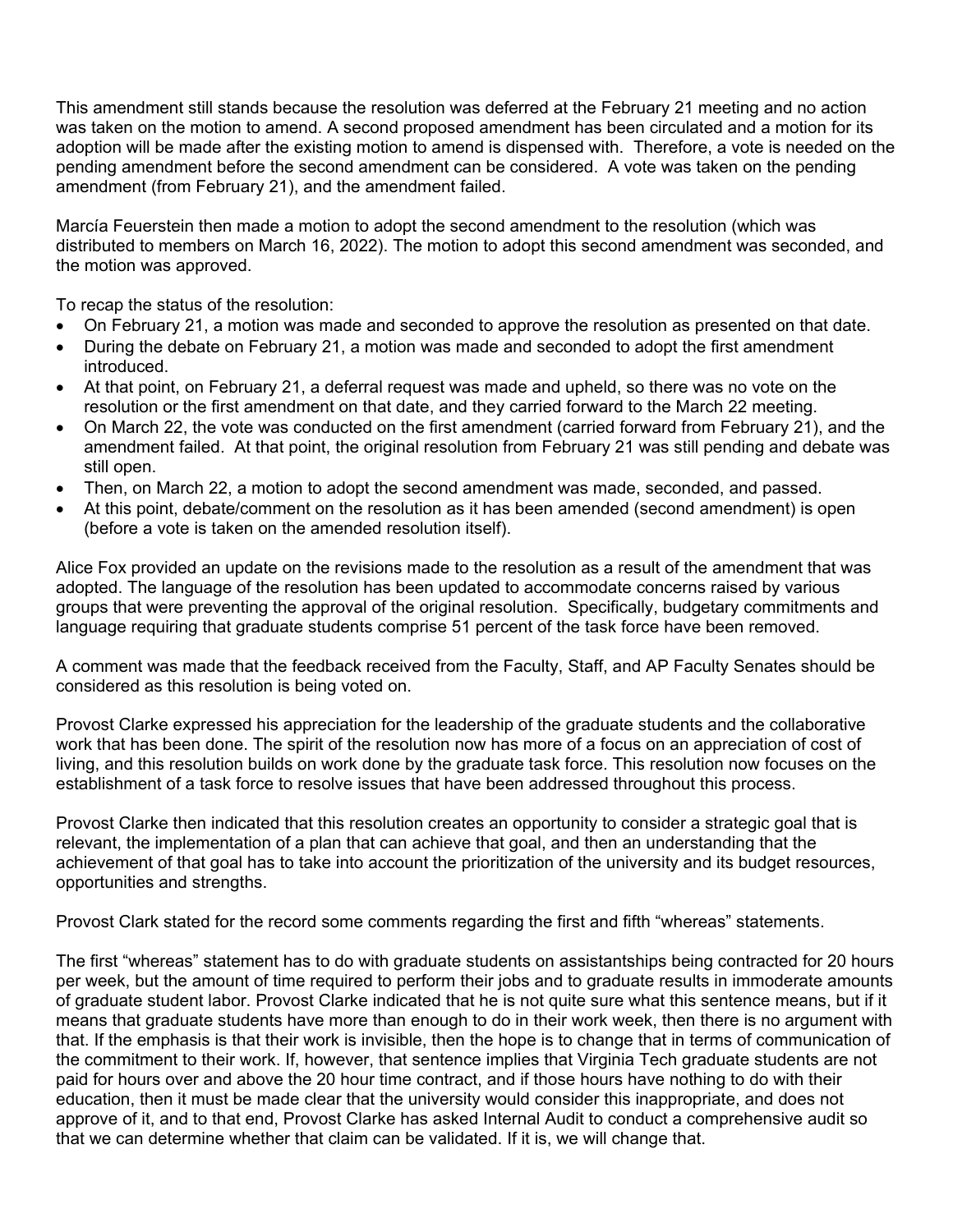The section of the fifth "whereas" statement that reads as follows "…which have further driven graduate students into poverty (the lowest paid GAs make \$13,707 per year, which amounts to \$11,283 after required university fees are deducted; poverty level for one person in Virginia is \$12,880." Provost Clarke indicated that the \$13,707 is in the lower range for assistantships. For GTAs the minimum range for a nine-month appointment is \$13,797, the maximum is \$35,001, and the median is \$19,755. For GRAs the range is a little wider. The minimum range is \$13,700, the maximum is \$40,050, and the median is \$20,817. There is still concern about the lower end of that range. One thing that frequently happens is that a graduate student gets an external fellowship, and the lowest amount of the stipend is added to that to make the student eligible for instate tuition and insurance coverage. Provost Clarke agrees with the overall statement in that there is work that needs to be done in terms of making sure our assistantships not only provide for the care of graduate students but that they are appropriate in terms of yielding talent across these competitive years.

The Faculty Senate has indicated that the Faculty Senate Cabinet has reviewed the revised resolution, and all Faculty Senate's concerns were met. The revised resolution has been sent to the entire Faculty Senate; there hasn't been an opportunity for discussion because there has not been a full senate meeting since the new revision has been circulated.

A vote was taken on the amended resolution, and the motion passed.

#### **University Council Resolution UC 2021-22B**

Resolution to Rename the College of Architecture and Urban Studies

Rosemary Blieszner presented the resolution for second reading and made a motion to approve. The motion was seconded, and the motion passed to rename the college to the College of Arts, Design, and Architecture. The next steps are for the college reorganizations (CAUS, COE, and CLAHS) and revised college name (for CAUS) to be approved by the Board of Visitors and then the State Council of Higher Education for Virginia (SCHEV) before they can be implemented. [Note: When the motion to rename the college was considered subsequently by the Board of Visitors on April 4, the Board passed an amended resolution naming the **College of Architecture, Arts, and Design**. When the proposal is submitted to SCHEV, the reorganized college will carry this name.]

#### **University Council Resolution UC 2021-22A**

Resolution to Revise the System of Shared Governance at Virginia Tech and Approve the new University Council Constitution and Bylaws

Kim O'Rourke presented the resolution for second reading and made a motion to approve. The motion was seconded. Kim O'Rourke introduced Professor Bob Hicok, another member of the President's Committee on Governance, to provide additional information regarding this resolution.

Professor Hicok pointed out that two additional "be it resolved" statements have been added to the resolution regarding the changes in the curricular approval process and the roll out of CourseLeaf (Virgina Tech's new curriculum management software). Because the roll-out is taking longer than originally anticipated with implementation now expected in academic year 2023-24, the existing curricular approval process will be used in academic year 2022-23.

He explained that currently senates are not part of the process of creating resolutions. They have the right to comment on resolutions, but they don't actually participate in their development and approval. The new system will incorporate all the senates into that process which is structurally the largest change being made with this resolution.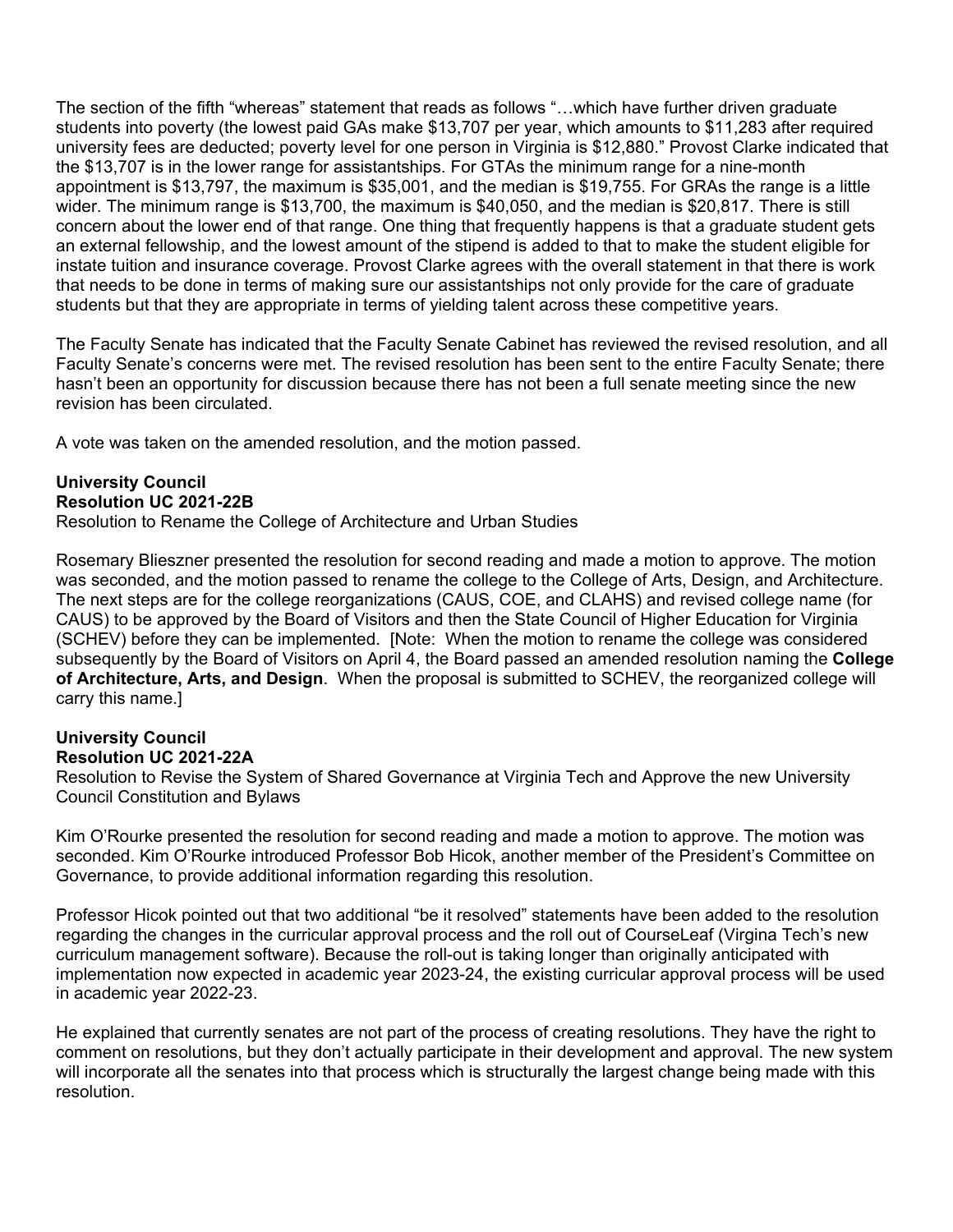During the ensuing discussion, a concern was raised regarding the changes made to the University Council membership. Shared governance works best when there are many voices at the table, and it is concerning that the significant changes in the membership of University Council will significantly dilute, minimize, and silence the voices of many people who are currently included in the University Council discussion. Several expressed concern that the African-American community is not being included in these discussions and making these decisions. Moreover, in the absence of a diverse leadership team, not just of African-Americans but other underrepresented voices, the governance body cannot reflect diversity. In response, Hicok stated that the President's Committee on Governance discussed representation on University Council and began thinking collectively about all the caucuses. When the Black Caucus gained its seat on University Council in the 1990s, there weren't a lot of other caucuses, so the Black Caucus was provided with a seat on University Council itself. Today, there are 10 caucuses and rather than increase the number of seats on University Council to include all, discussions were focused on a way to carve out a role for the Commission on Equal Opportunity and Diversity (CEOD) to remain the representative voice of diverse populations and caucuses; all recognized caucuses have a seat on CEOD. In this new structure CEOD will be one of only two commissions that report directly to University Council rather than through a senate; this is one way in which we are trying to be intentional about the need to have diverse voices. CEOD was consulted to get recommendations on any additional changes, but the commission did not have any. The rationale for changing University Council membership is not the removal of any particular individuals, but to gather shared governance leaders from the different areas. Ultimately shared governance has to do with the collective voice of representative bodies. The moment we start separating our system out into multiple voices that do not represent a collective voice, the system will become more complicated and less effective. As noted, the CEOD will have a special position where it reports directly to the University Council.

Another concern was raised by a UC member as it relates to the principles of commitment and equality. The Office for Equity and Accessibility has the institutional responsibility for efforts related to equity, and it is surprising that this office will also lose a seat on University Council.

Another concern raised is that it appears that administrators basically have no role in shared governance because of the elimination of the seats of so many administrators, particularly vice presidents. In response, Provost Clarke indicated the importance of having a balance between appropriate representation of constituent groups and recognizing the particular domains of accountability and responsibility that each group holds; it would be unwise to underestimate the role of faculty in shared governance. He went on to explain that at the very core of the system of shared governance, it is important to recognize the role of faculty. Currently, faculty constitute the majority of University Council. This majority of faculty's membership is based on the various colleges, commissions, and senates, but doesn't represent the collective voice of faculty, which he asserts is a particular deficiency in our current system. So the reemphasis is not one in which administrators are dismissed, but one is which there is greater emphasis on faculty. There is still work to be done around the other representative bodies.

A vote was taken to approve the resolution, and the motion passed.

President Sands expressed appreciation to all who were involved. He stated that he is committed to diversity and to diversifying the leadership team. He pointed out that the new system will be reviewed after the first and second years, and there will be an opportunity to address any issues and make improvements.

#### **4. New Business**

#### **Commission on Faculty Affairs Resolution CFA 2021-22C**

Resolution to Clarify Language in the Faculty Handbook Regarding Extending the Tenure and Continued Appointment Clock

Robin Queen presented the resolution for first reading. This resolution adds clarifying language to chapters three and four in the Faculty Handbook regarding extending the tenure clock.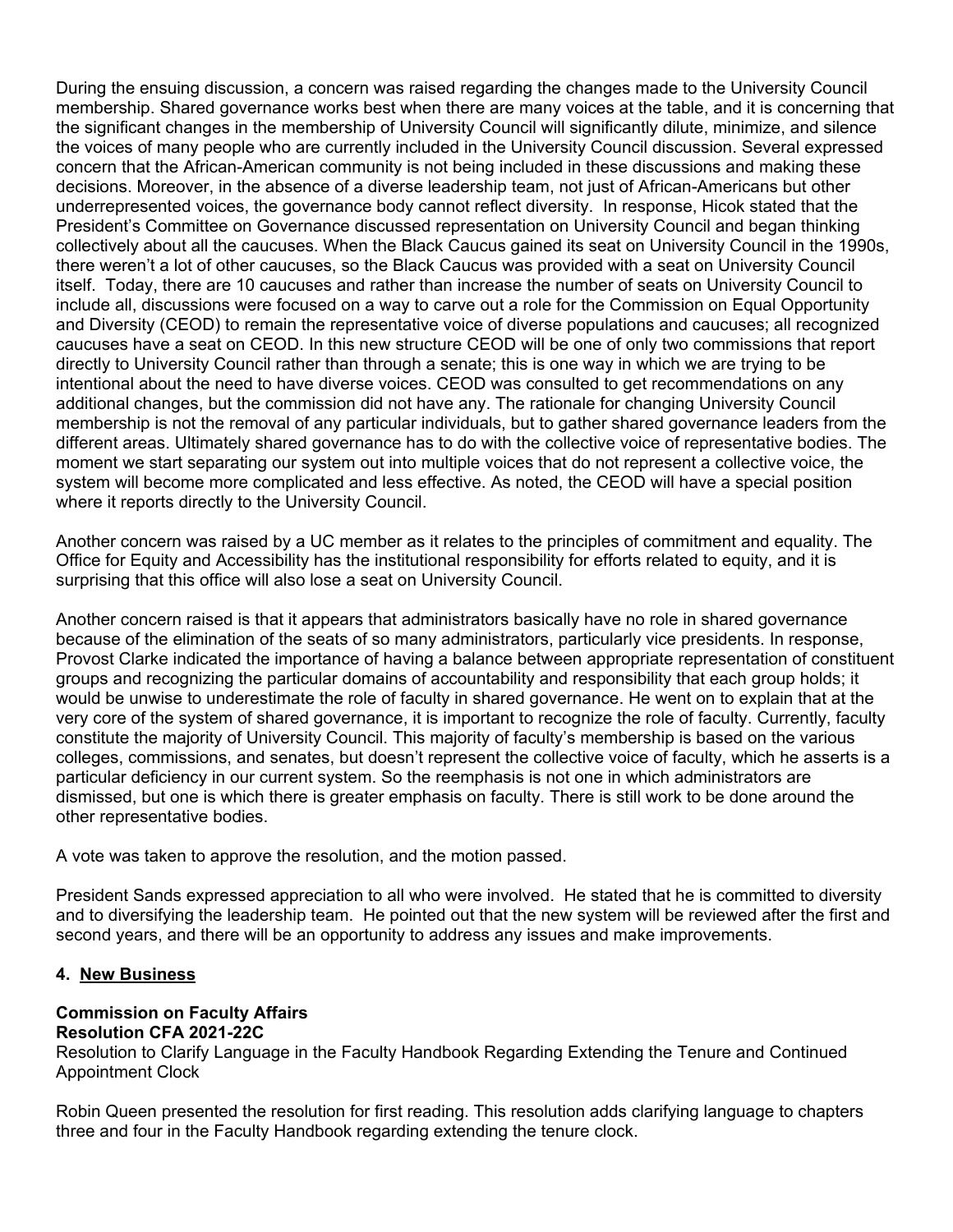#### **Commission on Research Resolution COR 2021-22A Commission on Faculty Affairs Resolution CFA 2021-22D**

Resolution to Approve Revisions to Policy 13010: Individual Conflicts of Interest and Commitment

Jeffrey Alwang presented the joint resolution for first reading. The purpose of this resolution is to clear up ambiguities and wording of current regulations and to communicate the process more effectively. Cristen Jandreau provided a presentation on the changes to Policy 13010 (attached). In the revised policy, references to conflicts of commitment have been removed so that the resulting policy addresses only conflicts of interest. Guidance about conflicts of commitment continues to exist in the Faculty Handbook and other guidance documents.

#### **Commission on Undergraduate Studies and Policies Resolution CUSP 2021-22F**

Resolution to Modify the Pathways to General Education Concept 5 – Quantitative and Computational Thinking Requirements

Sean Corcoran presented the resolution for first reading. This policy increases the flexibility for students currently in majors that have a large degree of quantitative and computational thinking already in their majors. The original pathways required two fundamental and one advanced course. This resolution will allow one of the fundamental courses to be taken as an advanced course.

#### **Commission on Undergraduate Studies and Policies Resolution CUSP 2021-22G**

Resolution to Approve New Major, Real Estate Finance, in Bachelor of Science in Business in Finance

Sean Corcoran presented the resolution for first reading. The resolution changes the current option in Real Estate Finance in the Major in Finance to a new major in Real Estate Finance.

#### **Commission on Undergraduate Studies and Policies Resolution CUSP 2021-22H**

Resolution to Approve the Establishment of the Department of Real Estate

Sean Corcoran presented the resolution for first reading. This resolution will establish an academic unit solely responsible for the administration and oversight of real estate programming, research, and resources in the Pamplin College of Business.

#### **5. Announcement of Approval and Posting of Commission Minutes**

These minutes have been voted on electronically and will be posted on the University web (http://www.governance.vt.edu). Note that the purpose of voting on Commission minutes is to accept them for filing. University Council Bylaws require that policy items be brought forward in resolution form for University Council action.

- Commission on Administrative and Professional Faculty Affairs December 8, 2021
- Commission on Equal Opportunity and Diversity January 18, 2022
- Commission on Faculty Affairs February 18, 2022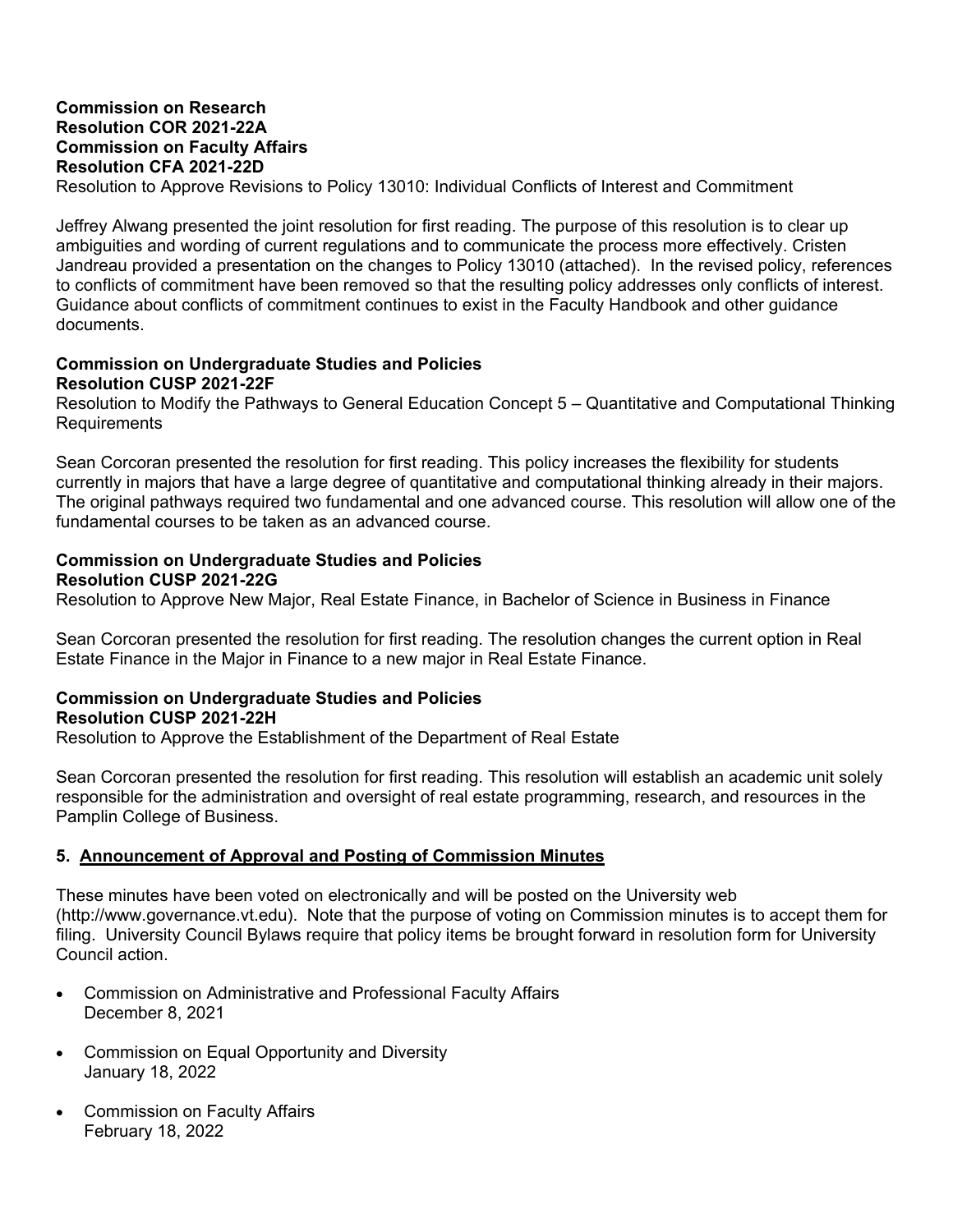- Commission on Graduate and Professional Studies and Policies February 2, 2022 February 16, 2022
- Commission on Outreach and International Affairs February 17, 2022
- Commission on Staff Policies and Affairs January 25, 2022
- Commission on Student Affairs November 18, 2021 January 27, 2022
- Commission on Undergraduate Studies and Policies February 14, 2022
- Commission on University Support December 16, 2021

#### **6. For Information Only**

The minutes of the University Advisory Council on Strategic Budgeting and Planning February 17, 2022

#### **7. Adjournment**

There being no further business, a motion was made to adjourn the meeting at 4:42 p.m.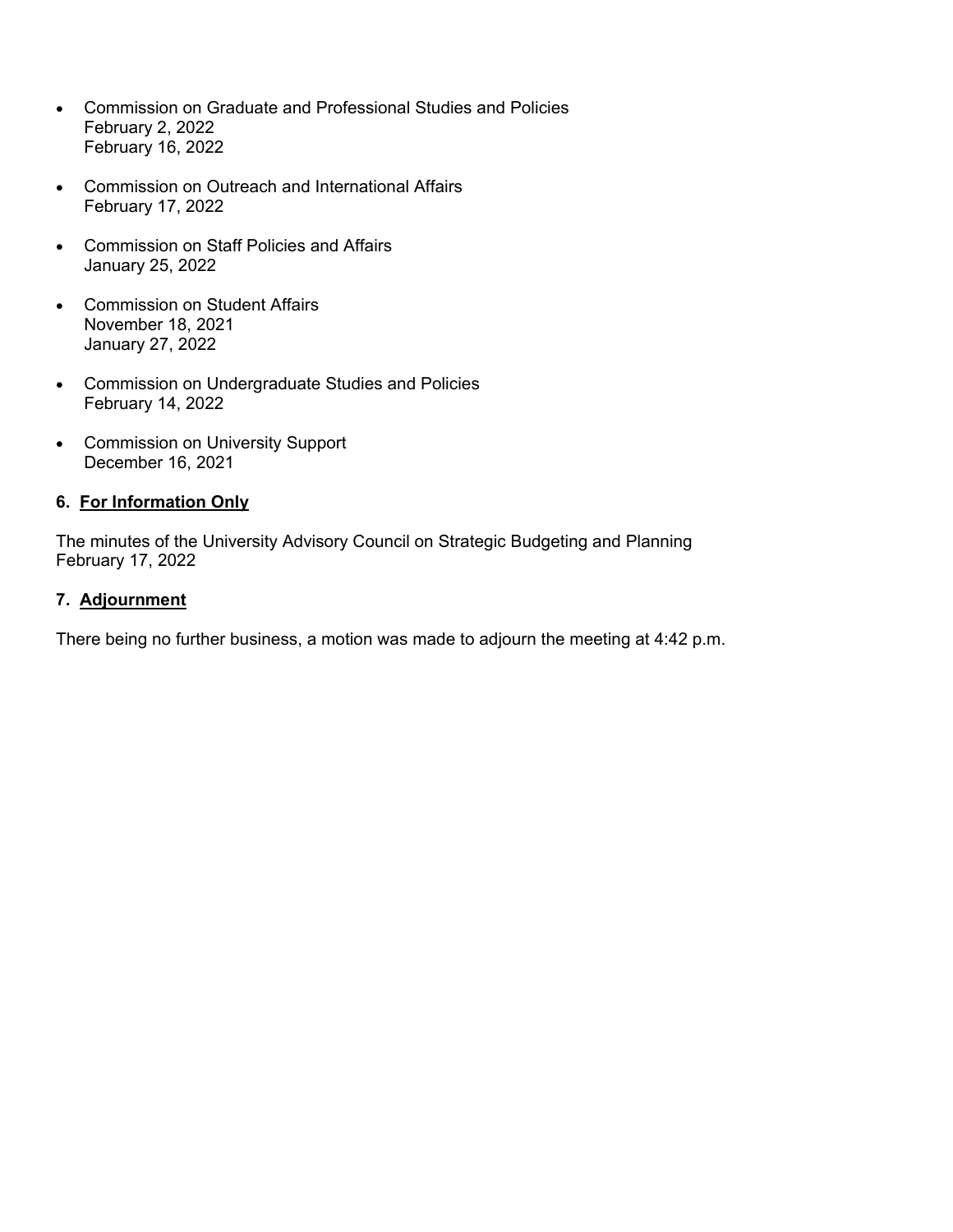| OFFICE OF RESEARCH AND INNOVATION I<br>SCHOLARLY INTEGRITY AND RESEARCH COMPLIANCE |                                                 |  |
|------------------------------------------------------------------------------------|-------------------------------------------------|--|
|                                                                                    | <b>Overview of Policy 13010</b>                 |  |
| <b>Draft Revisions</b><br>CRISTEN JANDREAU, PHD                                    | DIRECTOR, RESEARCH CONFLICT OF INTEREST PROGRAM |  |

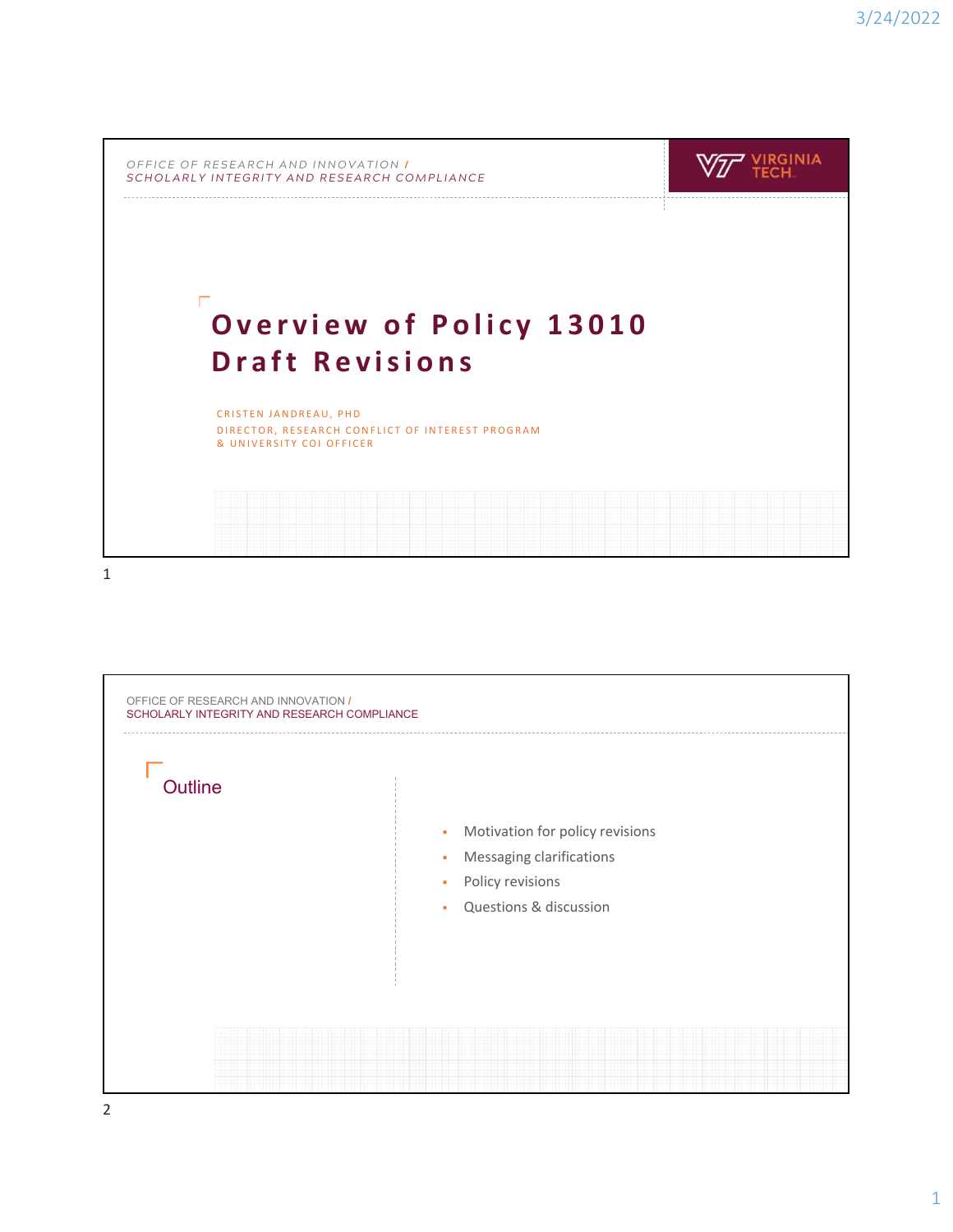*OFFICE OF RESEARCH AND INNOVATION* **/** *SCHOLARLY INTEGRITY AND RESEARCH COMPLIANCE*

## Motivation for policy revisions

3

**VIRGINIA TECH.** 

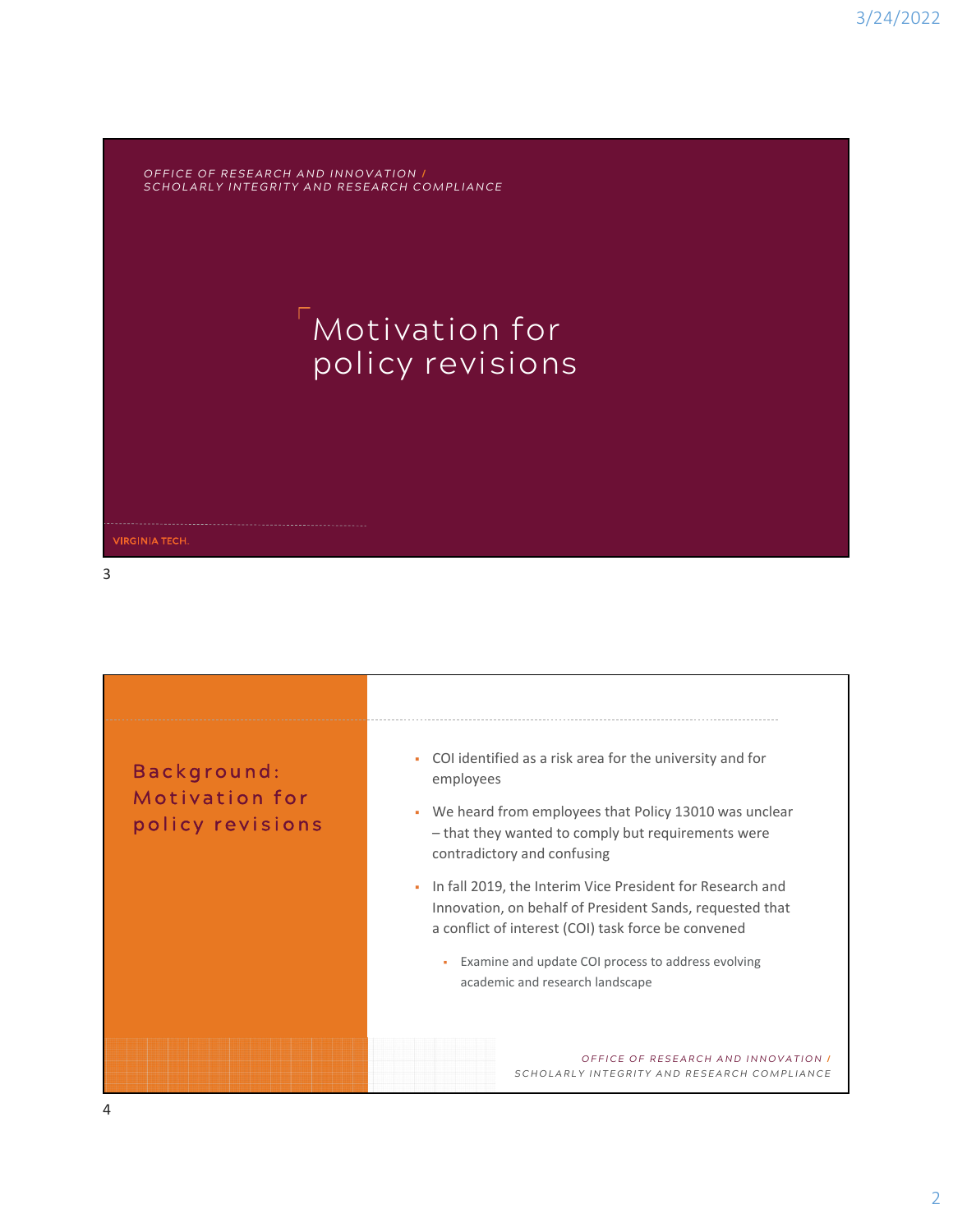



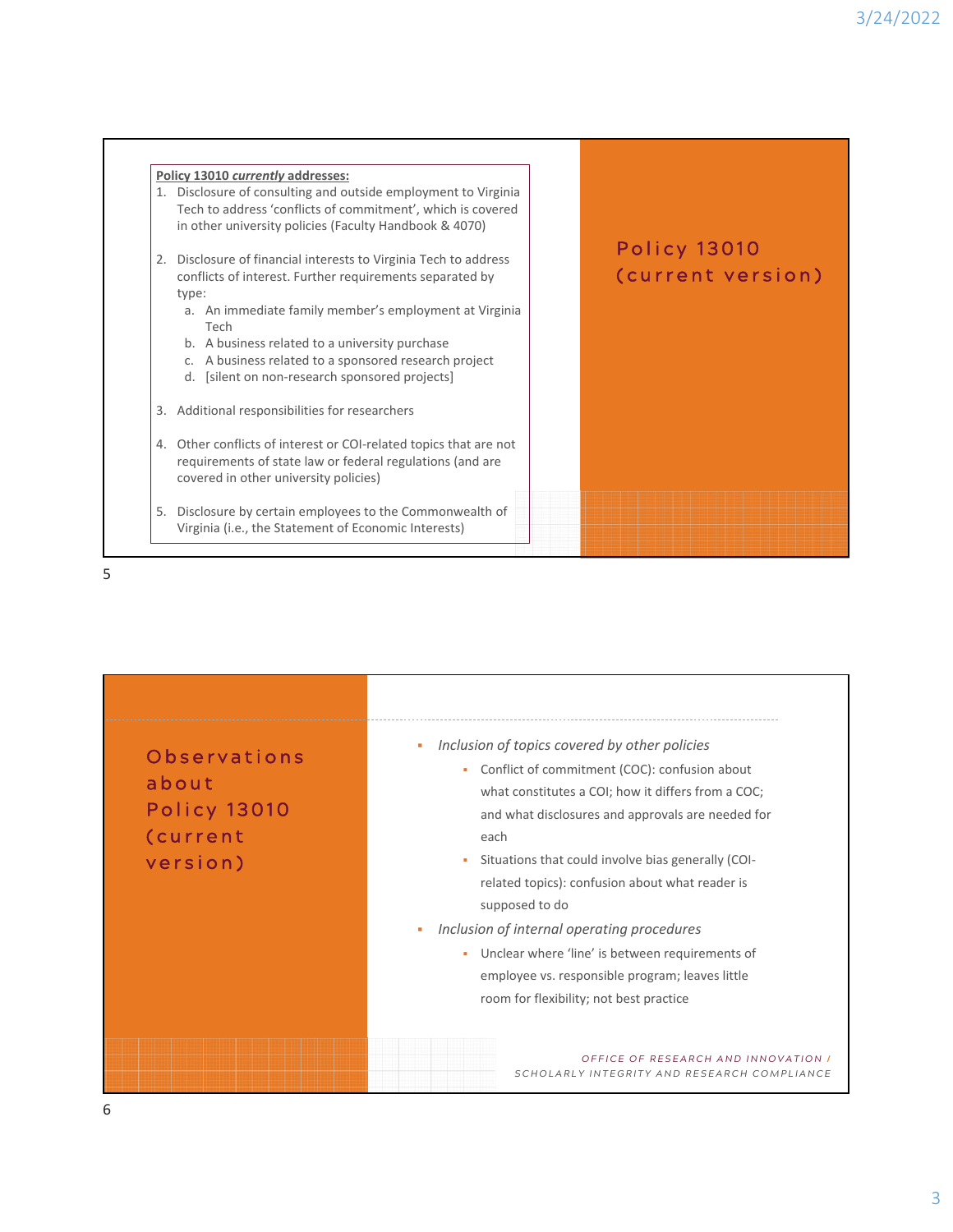

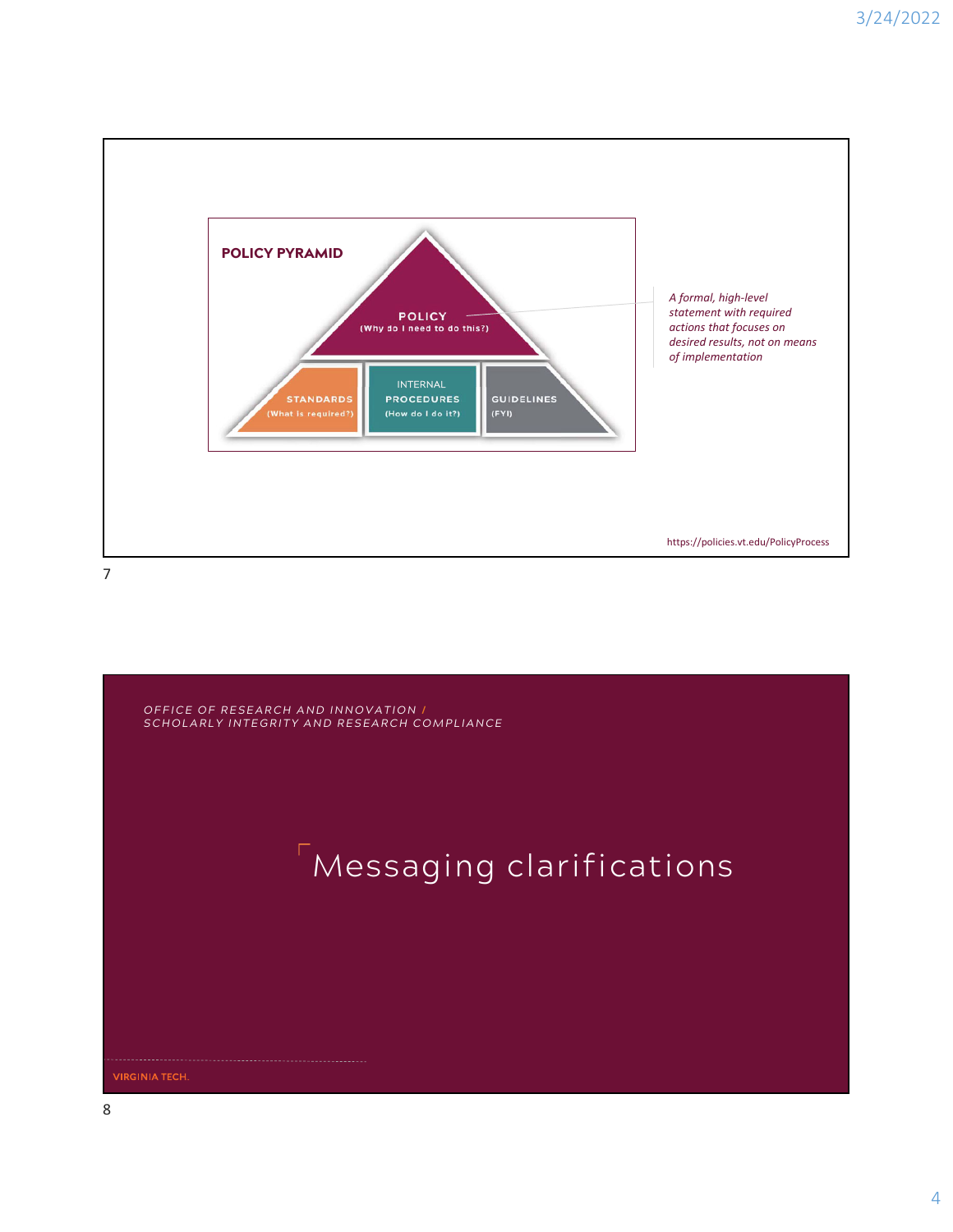

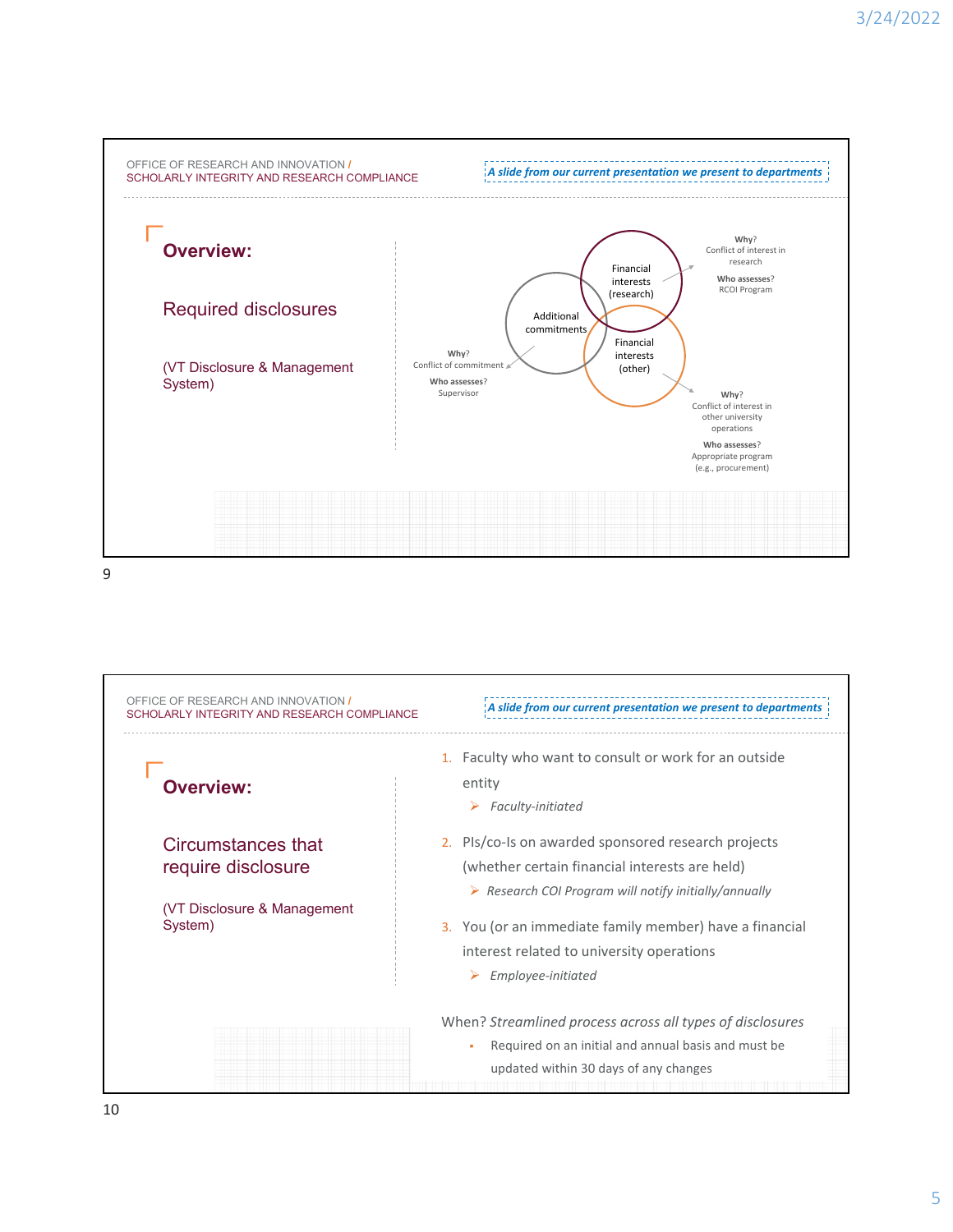*OFFICE OF RESEARCH AND INNOVATION* **/** *SCHOLARLY INTEGRITY AND RESEARCH COMPLIANCE*

# **Policy revisions**

11

**VIRGINIA TECH.** 

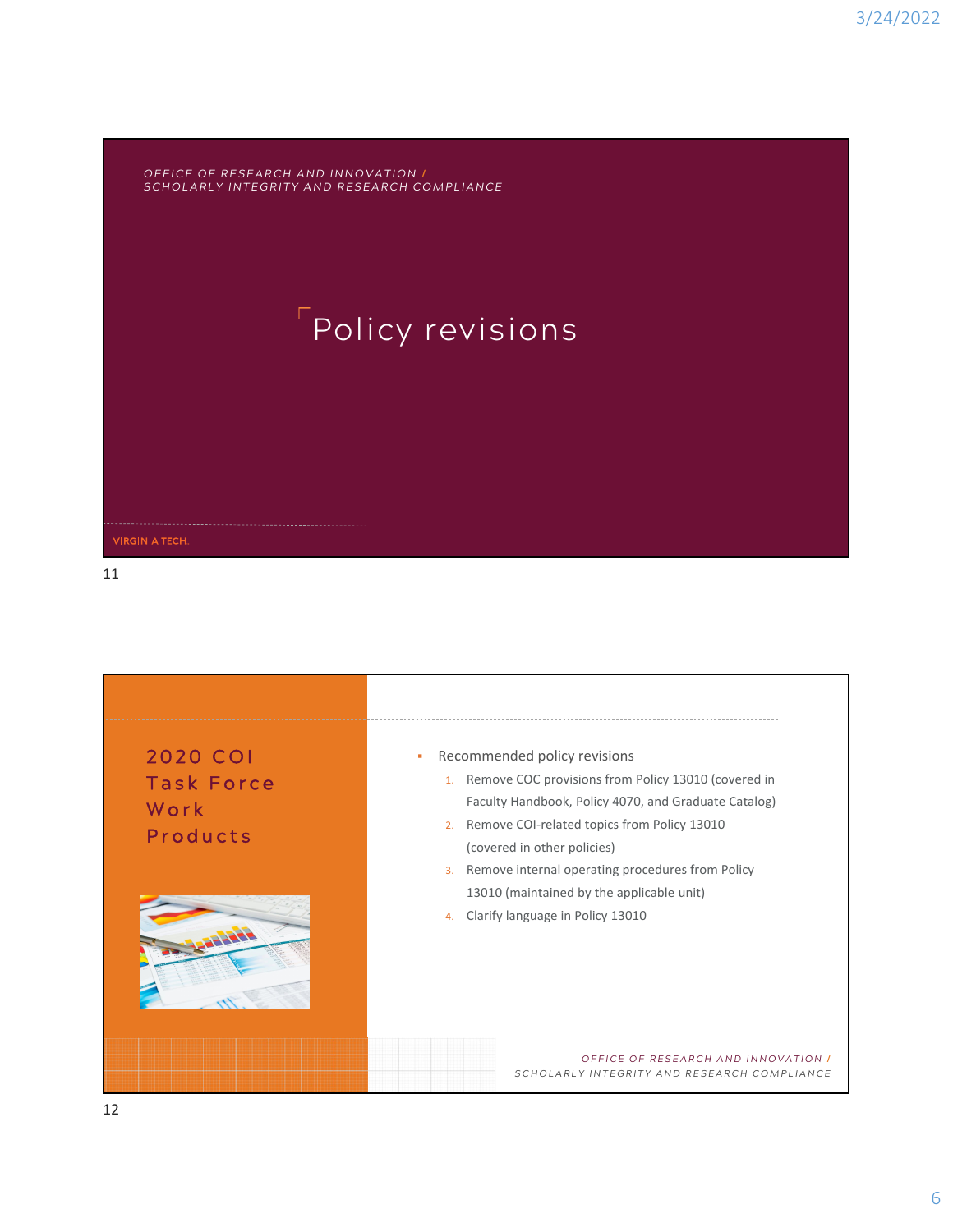

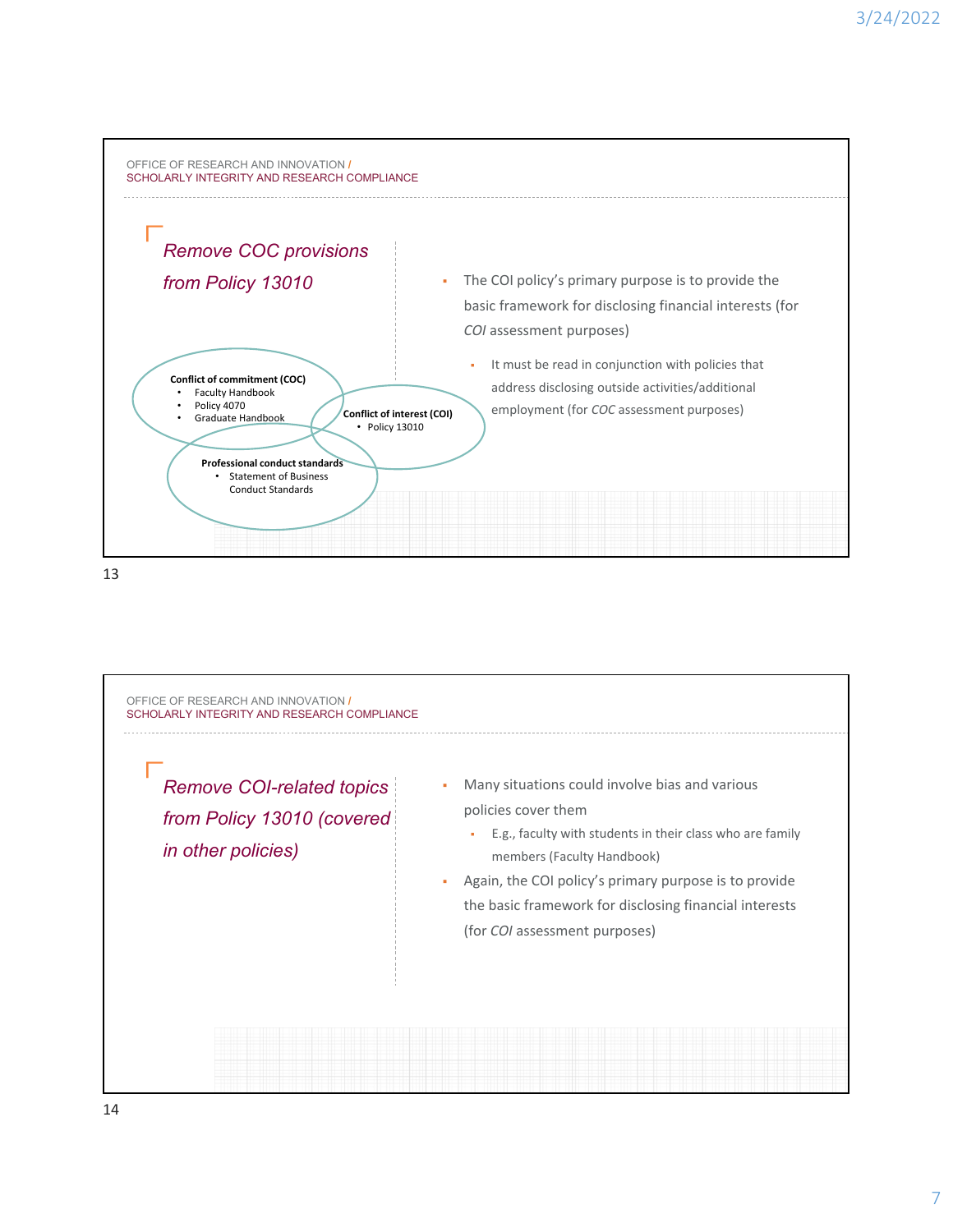

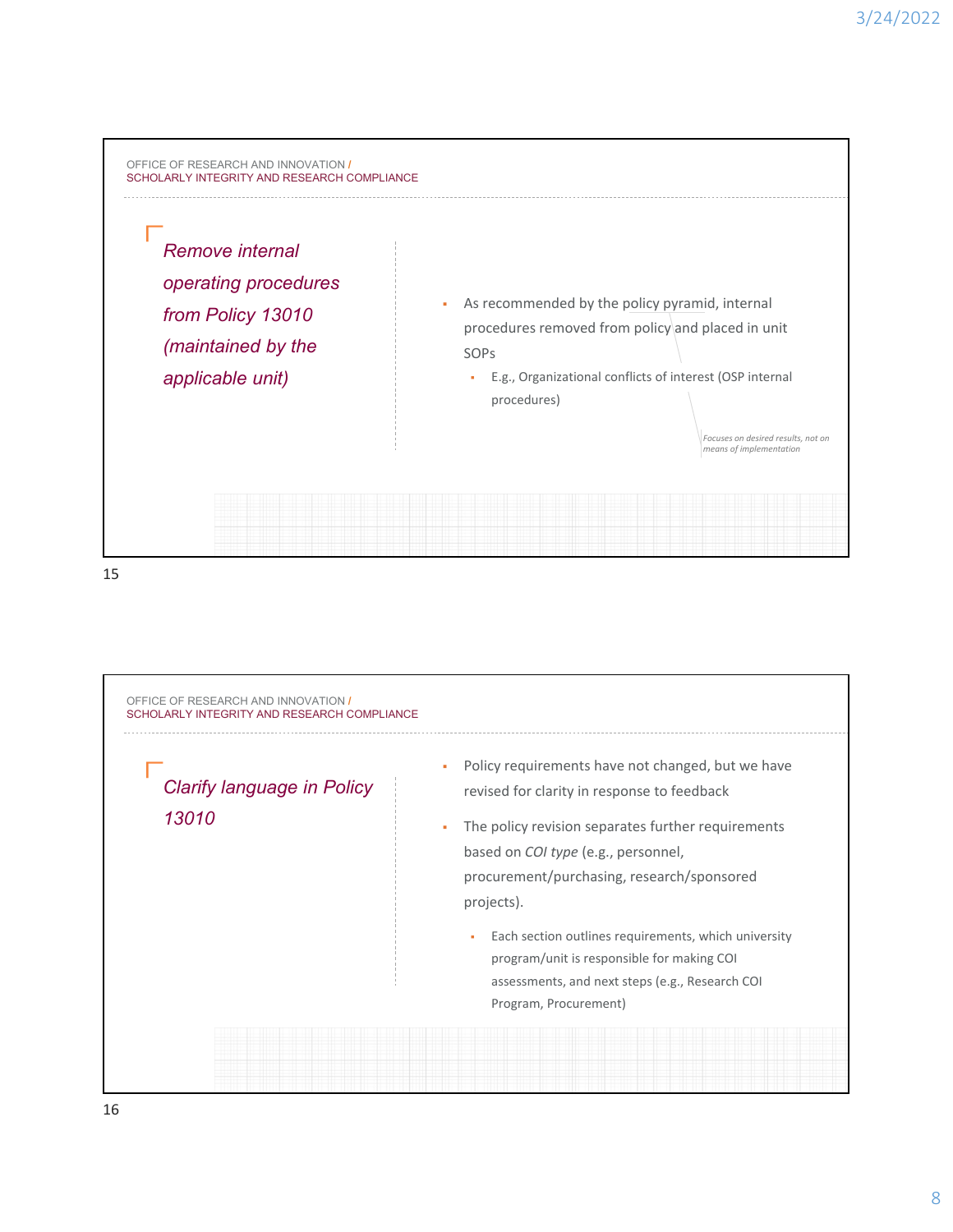#### **Policy 13010 currently addresses: Policy 13010 will now address:** 1. Disclosure of consulting and outside employment to Virginia 1. Disclosure of consulting and outside employment to Virginia Tech to address conflicts of commitment, which is covered in Tech to address conflicts of commitment, which is covered in other university policies other university policies 2. Disclosure of financial interests to Virginia Tech to address 2. Disclosure of financial interests to Virginia Tech to address conflicts of interest. Further requirements separated by type: conflicts of interest. Further requirements separated by type: a. An immediate family member's employment at Virginia a. An immediate family member's employment at Virginia Tech Tech b. A business related to a university purchase b. A business related to a university purchase c. A business related to a sponsored research project c. A business related to a sponsored research project d. [silent on non‐research sponsored projects] d. A business related to a non‐research sponsored project *[added]* 3. Additional responsibilities for researchers 3. Additional responsibilities for researchers *[combined with the above sponsored research section]* 4. Other conflicts of interest or COI‐related topics that are not 4. Other conflicts of interest that are not requirements of Policy requirements of Policy 13010's informing state law or federal 13010's informing state law or federal regulations (and are regulations (and are covered in other university policies) covered in other university policies) 5. Disclosure by certain employees to the Commonwealth of 5. Disclosure by certain employees to the Commonwealth of Virginia (i.e., the Statement of Economic Interests) Virginia (i.e., the Statement of Economic Interests)

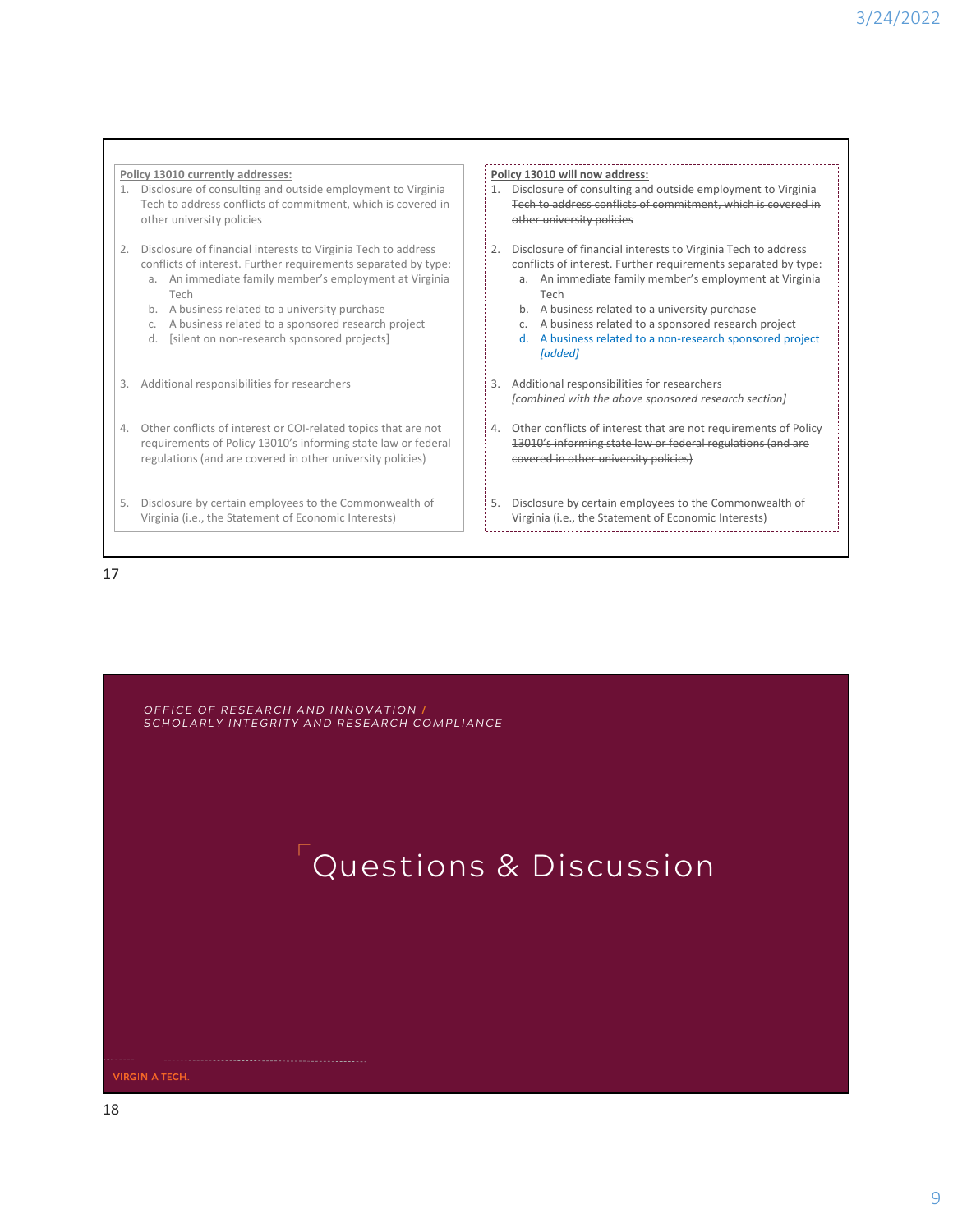University Council Votes March 21, 2022

|                             |                            | amedment to the         |                           |                   |                   |
|-----------------------------|----------------------------|-------------------------|---------------------------|-------------------|-------------------|
|                             | Do you appove the          | revised CGPSP           |                           |                   |                   |
|                             | amendment to               | Resoltuion 2021-22D     |                           |                   |                   |
|                             | <b>CGPSP Resolution</b>    | that was distributed to | Do you approve the        | Do you approve UC | Do You Approve UC |
|                             | 2021-22D from the          | members on March 16,    | amended CGPSP             | Resolution 2021-  | Resoltuion 2021-  |
| Name                        | February 21 meeting? 2022? |                         | Resoltuion 2021-22D? 22B? |                   | 22A?              |
| <b>Cyril Clarke</b>         | <b>No</b>                  | Yes                     | Yes                       | Yes               | Yes               |
| <b>Chris Kiwus</b>          | <b>No</b>                  | Yes                     | Yes                       | Yes               | Yes               |
| <b>Ken Miller</b>           | No                         | Yes                     | Yes                       | Yes               | Yes               |
| <b>Julie Farmer</b>         | Abstain                    | Yes                     | Yes                       | Yes               | Yes               |
| <b>Bryan Garey</b>          | No                         | Yes                     | Abstain                   | Yes               | Yes               |
| <b>Scott Midkiff</b>        | <b>No</b>                  | Yes                     | <b>No</b>                 | Yes               | <b>No</b>         |
| <b>Guru Ghosh</b>           | <b>No</b>                  | Yes                     | Yes                       | Yes               | Yes               |
| Kim O'Rourke                | <b>No</b>                  | Yes                     | Abstain                   | Abstain           | Abstain           |
| <b>Laurel Miner</b>         | No                         | Yes                     | Yes                       | Yes               | Yes               |
| Menah Pratt-Clarke          | <b>No</b>                  | Yes                     | Yes                       | Yes               | Yes               |
| <b>Lisa Wilkes</b>          | No Response                | No Response             | Yes                       | Yes               | No Response       |
| <b>Lance Collins</b>        | No                         | Yes                     | Yes                       | Yes               | Yes               |
| Lynsay Belshe               | No Response                | Yes                     | No Response               | Yes               | <b>No</b>         |
| <b>Christopher Yianilos</b> | <b>No</b>                  | Yes                     | Yes                       | Abstain           | <b>No</b>         |
| <b>Susan Sumner</b>         | <b>No</b>                  | Yes                     | Yes                       | Yes               | Yes               |
| Dan Givens                  | <b>No</b>                  | Yes                     | Yes                       | Yes               | Yes               |
| Laura Belmonte              | Yes                        | No Response             | Yes                       | Yes               | Yes               |
| <b>Rosemary Blieszner</b>   | No Response                | No Response             | Yes                       | Yes               | Yes               |
| <b>Ronald Fricker</b>       | <b>No</b>                  | Yes                     | Yes                       | Yes               | Yes               |
| Paul Winistorfer            | No                         | Yes                     | Yes                       | Yes               | Yes               |
| <b>Holly Matusovich</b>     | No Response                | Yes                     | Yes                       | Yes               | Yes               |
| Kevin Carlson               | <b>No</b>                  | Yes                     | Yes                       | Yes               | Yes               |
| Lee Learman                 | <b>No</b>                  | Yes                     | Yes                       | Yes               | Yes               |
| <b>Tyler Walters</b>        | No Response                | Yes                     | Yes                       | Yes               | Yes               |
| Aimee Surprenant            | <b>No</b>                  | Yes                     | Yes                       | Yes               | Yes               |
| <b>Kelly Oaks</b>           | No Response                | Abstain                 | Yes                       | Yes               | <b>No</b>         |
| LaTawnya Burleson           | Yes                        | Yes                     | <b>No</b>                 | Yes               | Yes               |
| <b>Ariel Heminger</b>       | Abstain                    | Yes                     | Yes                       | Yes               | <b>No</b>         |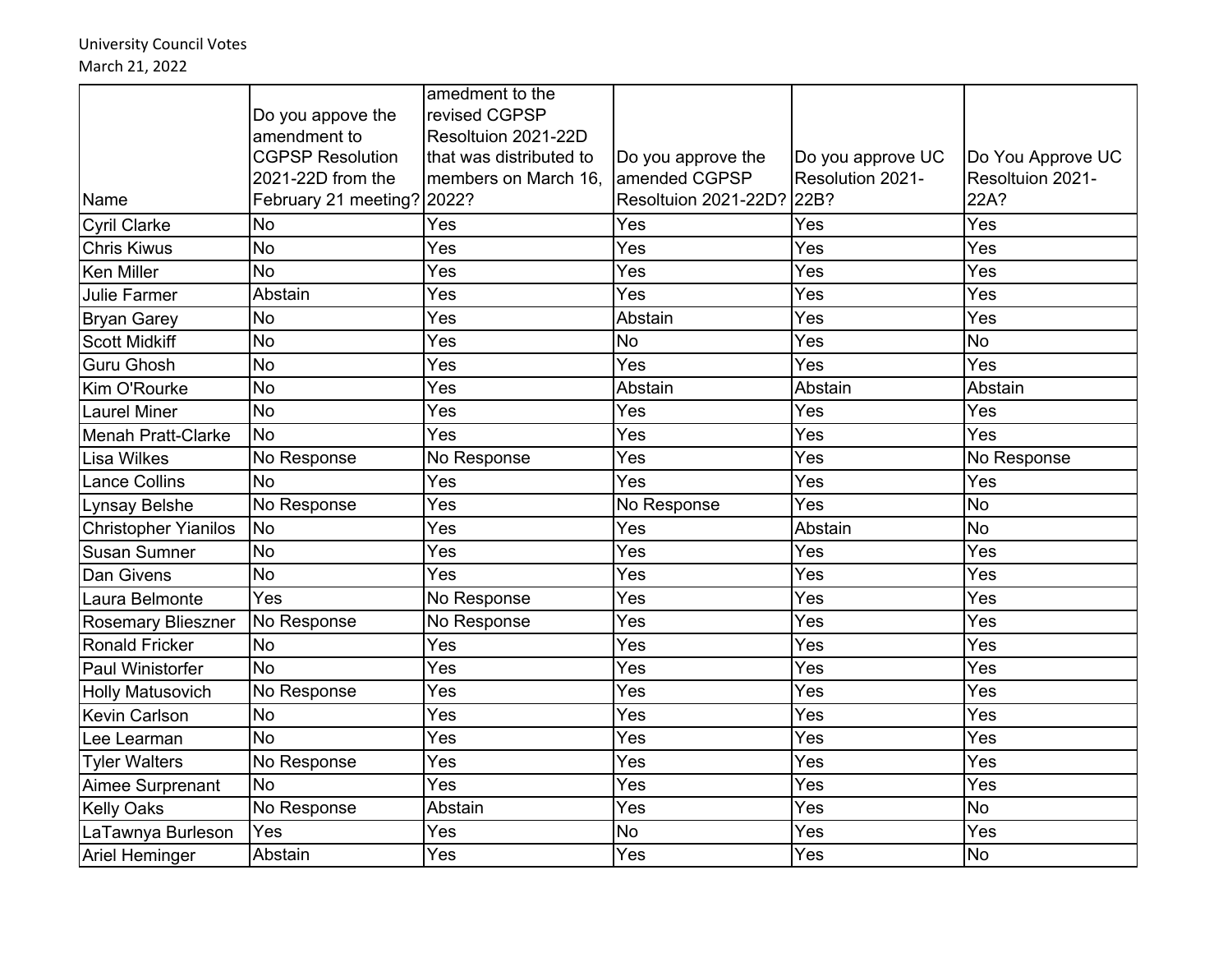University Council Votes March 21, 2022

|                           |                            | amedment to the         |                           |                   |                   |
|---------------------------|----------------------------|-------------------------|---------------------------|-------------------|-------------------|
|                           | Do you appove the          | revised CGPSP           |                           |                   |                   |
|                           | amendment to               | Resoltuion 2021-22D     |                           |                   |                   |
|                           | <b>CGPSP Resolution</b>    | that was distributed to | Do you approve the        | Do you approve UC | Do You Approve UC |
|                           | 2021-22D from the          | members on March 16,    | amended CGPSP             | Resolution 2021-  | Resoltuion 2021-  |
| Name                      | February 21 meeting? 2022? |                         | Resoltuion 2021-22D? 22B? |                   | 22A?              |
| Sean Corcoran             | <b>No</b>                  | Yes                     | Yes                       | Yes               | Yes               |
| Ariana Guevara            | Abstain                    | Yes                     | Yes                       | <b>No</b>         | <b>No</b>         |
| <b>Robert Weiss</b>       | <b>No</b>                  | Yes                     | Yes                       | Yes               | Yes               |
| <b>Stacey Wilkerson</b>   | Yes                        | Yes                     | Yes                       | Yes               | Yes               |
| <b>Robin Queen</b>        | <b>No</b>                  | Yes                     | Yes                       | Yes               | Yes               |
| Jeffrey Alwang            | <b>No</b>                  | Yes                     | Yes                       | Yes               | Yes               |
| Marcia F. Feuerstein      | <b>No</b>                  | Yes                     | Yes                       | Yes               | Yes               |
| <b>Janice Austin</b>      | No                         | Yes                     | Yes                       | Abstain           | Yes               |
| <b>Susan Anderson</b>     | No                         | Yes                     | Yes                       | <b>No</b>         | Yes               |
| <b>Frances McCarty</b>    | <b>No</b>                  | Yes                     | Yes                       | <b>No</b>         | <b>No</b>         |
| Evan Lavender-Smith Yes   |                            | Yes                     | Yes                       | Yes               | Yes               |
| Masoud Agah               | Yes                        | Yes                     | Yes                       | Yes               | Yes               |
| Diane Agud                | No                         | Yes                     | Yes                       | Abstain           | Yes               |
| Anna Ward Bartlett        | <b>No</b>                  | Yes                     | Yes                       | Yes               | Abstain           |
| Megan Wawro               | Abstain                    | Yes                     | Yes                       | Yes               | Abstain           |
| David Tegarden            | No Response                | No Response             | No Response               | Yes               | Yes               |
| <b>Kevin Davy</b>         | No                         | Yes                     | Yes                       | Yes               | Yes               |
| Patty Raun                | No Response                | No Response             | Yes                       | Yes               | Yes               |
| Paul Morton               | Yes                        | No Response             | Yes                       | Abstain           | Abstain           |
| <b>Andre Muelenaer</b>    | No                         | Yes                     | Yes                       | Yes               | Yes               |
| Inga Haugen               | Yes                        | Yes                     | Yes                       | <b>No</b>         | Yes               |
| Melissa Chase             | No                         | No                      | <b>No</b>                 | <b>No</b>         | Yes               |
| <b>Holli Drewry</b>       | <b>No</b>                  | Yes                     | Yes                       | Abstain           | Yes               |
| <b>Karen Eley Sanders</b> | Abstain                    | Yes                     | Yes                       | Yes               | <b>No</b>         |
| Jennifer Earley           | <b>No</b>                  | Yes                     | <b>No</b>                 | Yes               | Yes               |
| <b>Nicole Akers</b>       | <b>No</b>                  | Yes                     | <b>No</b>                 | Yes               | Yes               |
| <b>Bruce Harper</b>       | No                         | No                      | <b>No</b>                 | Yes               | Yes               |
| <b>Tamarah Smith</b>      | No                         | Yes                     | <b>No</b>                 | Yes               | Yes               |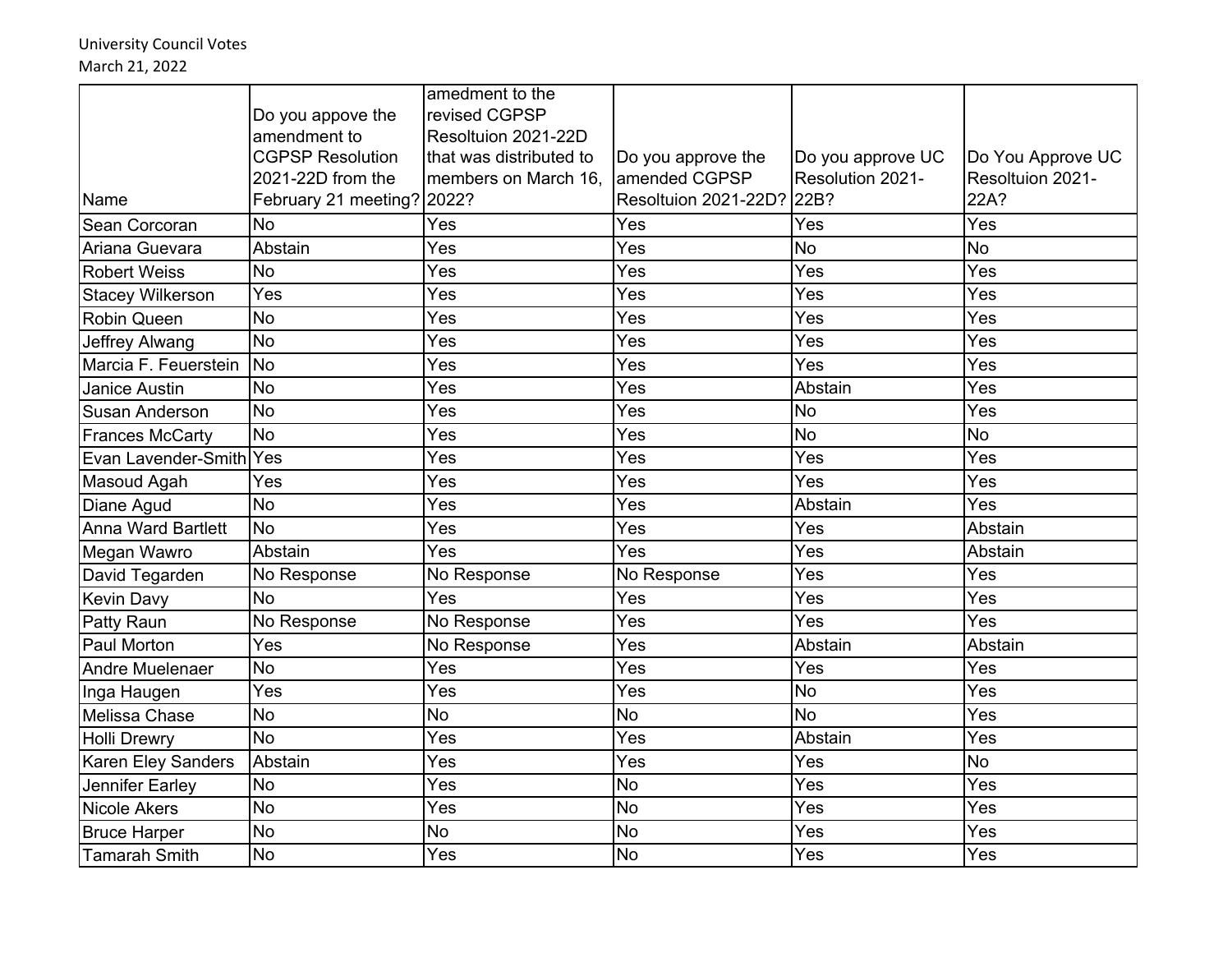University Council Votes March 21, 2022

|                        | Do you appove the          | amedment to the<br>revised CGPSP |                           |                   |                   |
|------------------------|----------------------------|----------------------------------|---------------------------|-------------------|-------------------|
|                        | amendment to               | Resoltuion 2021-22D              |                           |                   |                   |
|                        | <b>CGPSP Resolution</b>    | that was distributed to          | Do you approve the        | Do you approve UC | Do You Approve UC |
|                        | 2021-22D from the          | members on March 16,             | amended CGPSP             | Resolution 2021-  | Resoltuion 2021-  |
| Name                   | February 21 meeting? 2022? |                                  | Resoltuion 2021-22D? 22B? |                   | 22A?              |
| <b>Sue Teel</b>        | No                         | Abstain                          | No                        | Yes               | No Response       |
| Jenny McCoy            | <b>No</b>                  | Yes                              | <b>No</b>                 | Yes               | Yes               |
| <b>Judy Alford</b>     | Yes                        | Yes                              | Yes                       | Yes               | Yes               |
| Amanda Leckner         | No Response                | Yes                              | Yes                       | Yes               | No Response       |
| <b>Alice Fox</b>       | <b>No</b>                  | Yes                              | Yes                       | Yes               | Yes               |
| <b>Matthew Flores</b>  | Yes                        | Yes                              | Yes                       | Yes               | Yes               |
| Nicole Nunoo           | Yes                        | Yes                              | Yes                       | Yes               | Yes               |
| <b>Caroline Lohr</b>   | Yes                        | Yes                              | Yes                       | <b>No</b>         | Yes               |
| <b>Alex Pomeroy</b>    | No Response                | No Response                      | Yes                       | Yes               | No Response       |
| <b>Mohamed Hussein</b> | No Response                | No Response                      | Yes                       | No                | Yes               |
| Dave Dugas             | No                         | Yes                              | Yes                       | Yes               | Yes               |
| Michael Friedlander    | <b>No</b>                  | Yes                              | No                        | No Response       | Yes               |
| Carla Finielstein      | Yes                        | Yes                              | Yes                       | No Response       | No Response       |
| Kathy Lu               | Yes                        | Yes                              | Yes                       | No Response       | Yes               |
| Laszlo Horvath         | Abstain                    | Yes                              | Yes                       | No Response       | No Response       |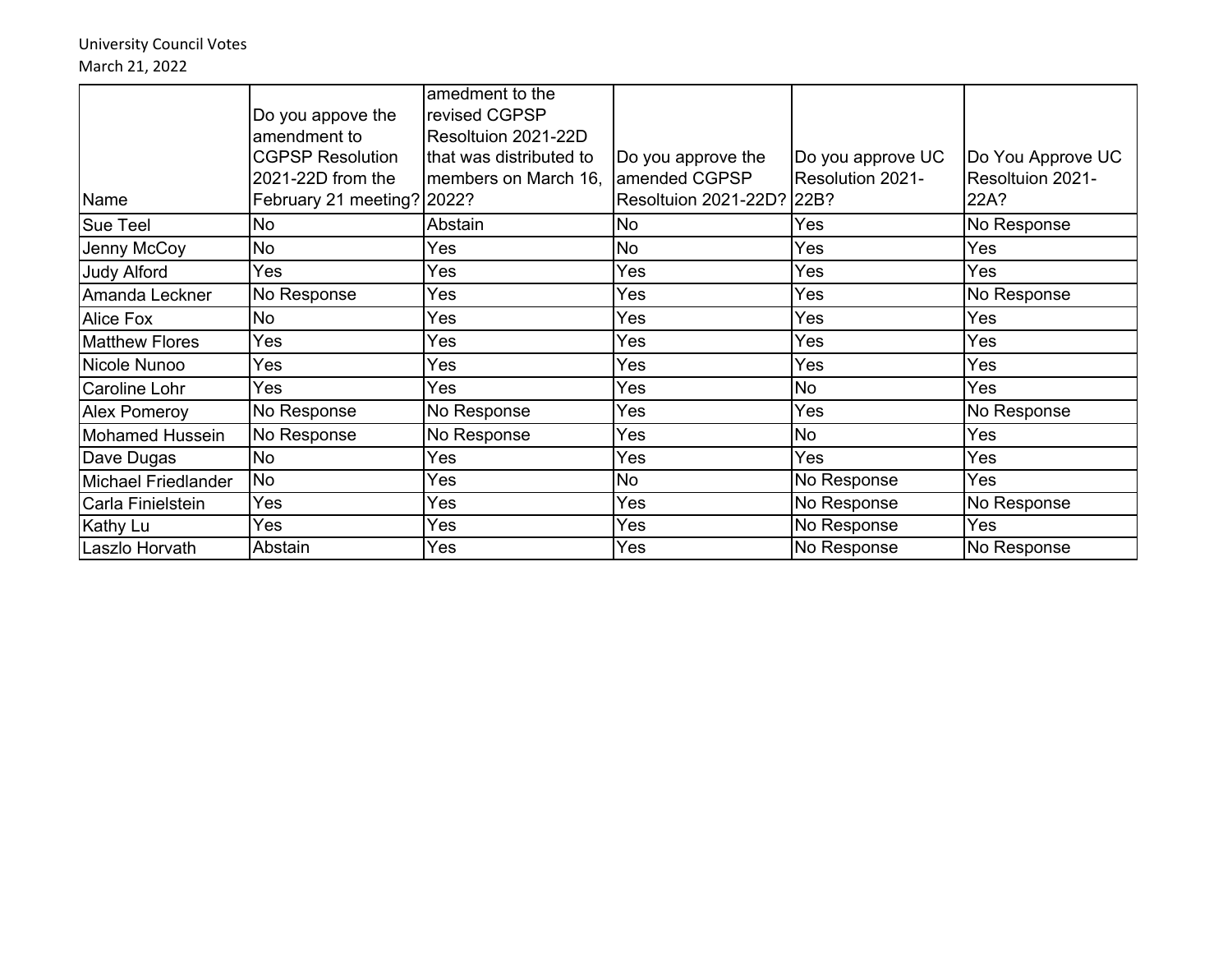Ellen Banks Kari Evans Dee Harris **Lori Buchanan** Meredith Martinez Chad Wong Haley Michel **Marcia Feuerstein** Aileen Suarez Sharon Dorsey Shelia Collins **Thomas Bustamante** Victoria Engler **Emily Burns** Carmen Gitre **Carmen Gitte** Jon Clark Teglas Kayla Kester **Rachel Holloway** Kit Friedman Beth Prior Kim Daniloski **Debbie Greer** Victoria Van de Vuurst Spenser Stone Justin Dubik Thuc Anh Dinh Emily Satterwhite **Hassan-Galaydh Farah** Rachel Maizel **Amy Nelson** Devin Hoffman Will Stone Ellen Plummer Luisa Havens Gerardo Mary Frazier **Hu Young Yoon** Benjamin Thomas Kristen Koopman Savannah Mandel **Roan Parrish** Momiji Barlow Neslihan Genckal Virginia Pannabecker Kandace Donaldson Matt Ortiz **Damien Williams** Jesse Garrett-Larsen Carl Nicholas Kelsey Jennings The Tennis Yumeng Zhu Darby McPhail Carol Geary Molly Kamide **Megan Bronson** Avni Trasi Cameron Cabral John Barbish Ben Beiter Brooke Cassada-Maple Margaret Nagai-Singer Brandy Morse **Chloe Jade Robertson** Susan Whitehead Ryan Wood Erin Hotchkiss Sally Shupe Zachary Hutelin Stephen Biscotte Shaghayegh Navabpour Sharon Kurek Lauren Surface Noah Lyons Sophia Vicente **Rachel Bianculli** Christy Wails **Christy Wails** Jenni Gallagher Michael Holden **Rachael Green** Kaitlyn Malewicz **Catherine Freed** Danielle Mullins **Example 2** Francesca Battista Amit Bala Jaelen White Shivam Gandhi Malle Schilling Cameron Harris **Amilia Evans** Tara Frank **Anndal Narayanan**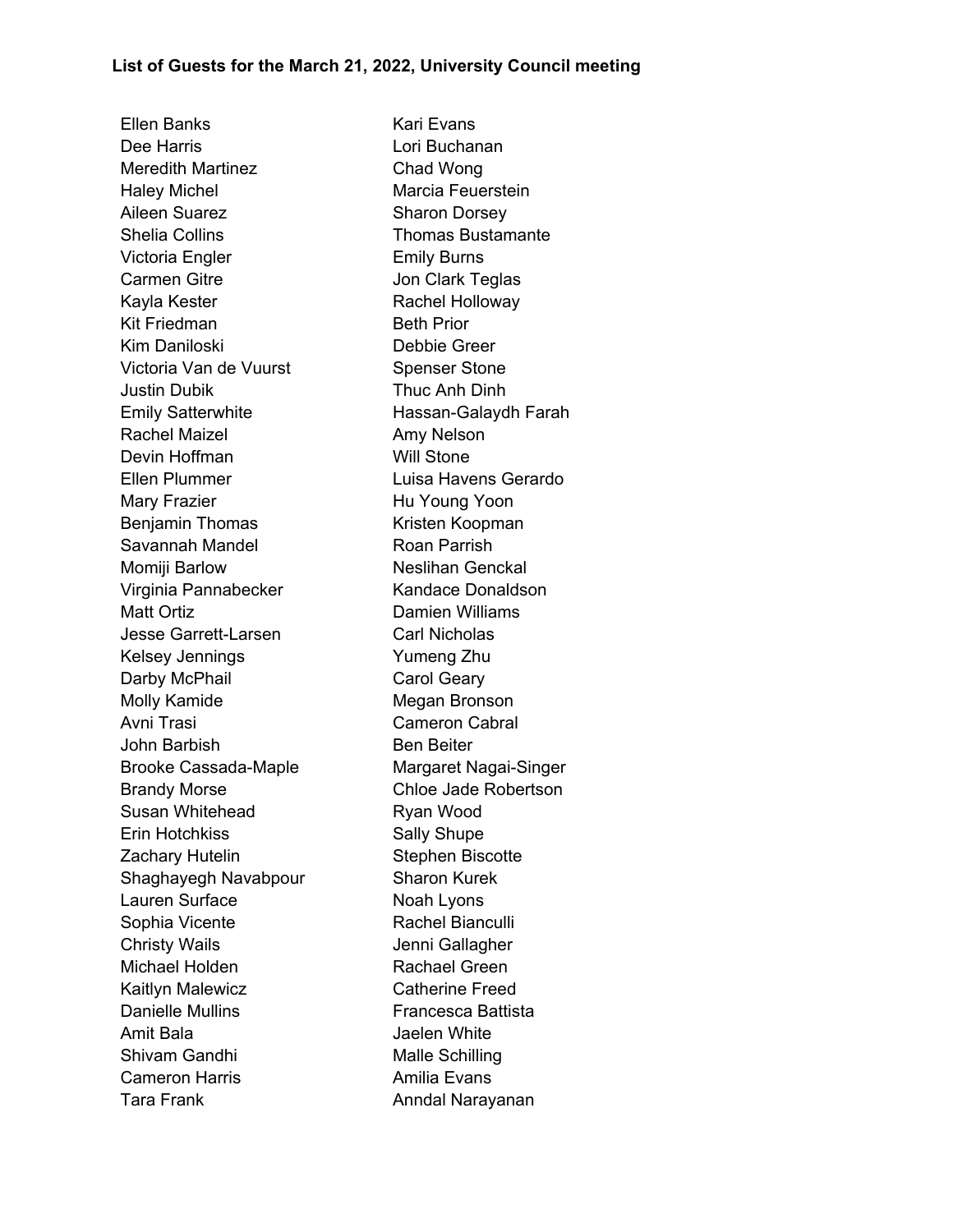Dexter Howard **Ash VanWinkle** Claudia Perez Taylor Johnson Rita Makhlouf Tim Hodge Kai Jun Chew **Thomas Hadlock** Juan Diego Shiraishi Madison Betts Amanda Hashimoto Emily Sinkular Sarita Hough Rick Sparks Zuleka Woods **Andrea Schuman** Alex Faunce **Benjamin Comire** Sara Richards Melissa Burt Hannah Menefee Madison Harris Doyee Byun Vance Nepomuceno Steven Barnett **Ertugrul Ondes** Cori Ruktanonchai **Elieser Mejia** Amaryah Armstrong Morva Saaty Carla Lopez JC Stant JoAnna Platzer **Xakin Ramirez Isunza** Victor Lopez Larissa Schneider Chloe Moore Lauren Maynard Suzanne Laliberte **Adam Masters** Zhen Shi **Kevin Boyle** Anyelina Mangru Casey Gregory Diana Novo **Reza Tavakoli Jaghargh** Bruno Pinheiro Serrao **Pouyan Shirzadian** Ehsan Fouladi **Kulash Zhumadilova** David Millican **Dhritiman Barman** Whitney Woelmer **Ezgi Kucukdeger** Mostafa Meimand Sandeep Jada Catherine Grimes Emma Bueren Brandy Faulkner Marissa Langager Nicholas Wege Dias Tsung-Yen Tsou Jaisohn Kim Jacob Robinson Dan Folescu Hesam Hosseinpour Ehab Salama Sean Heston Monique Logan Niteya Shah Ally Schumacher Meryl Mims Harley Ramsey Unius Arinaitwe Taylor Loy **Dale Winling** Vishvendra Rustagi Joshua Detwiler Saeed Behzadinasab Ramin Safavinejad Sarah Healy **Dale Wimberley** Mariah Rojas **Mariah Rojas** Humza Butt Kayla Alward Nick Ekanger Morrison Nolan Md Hasan Shahriar Sohair Elmeligy **Kylie Davidson**